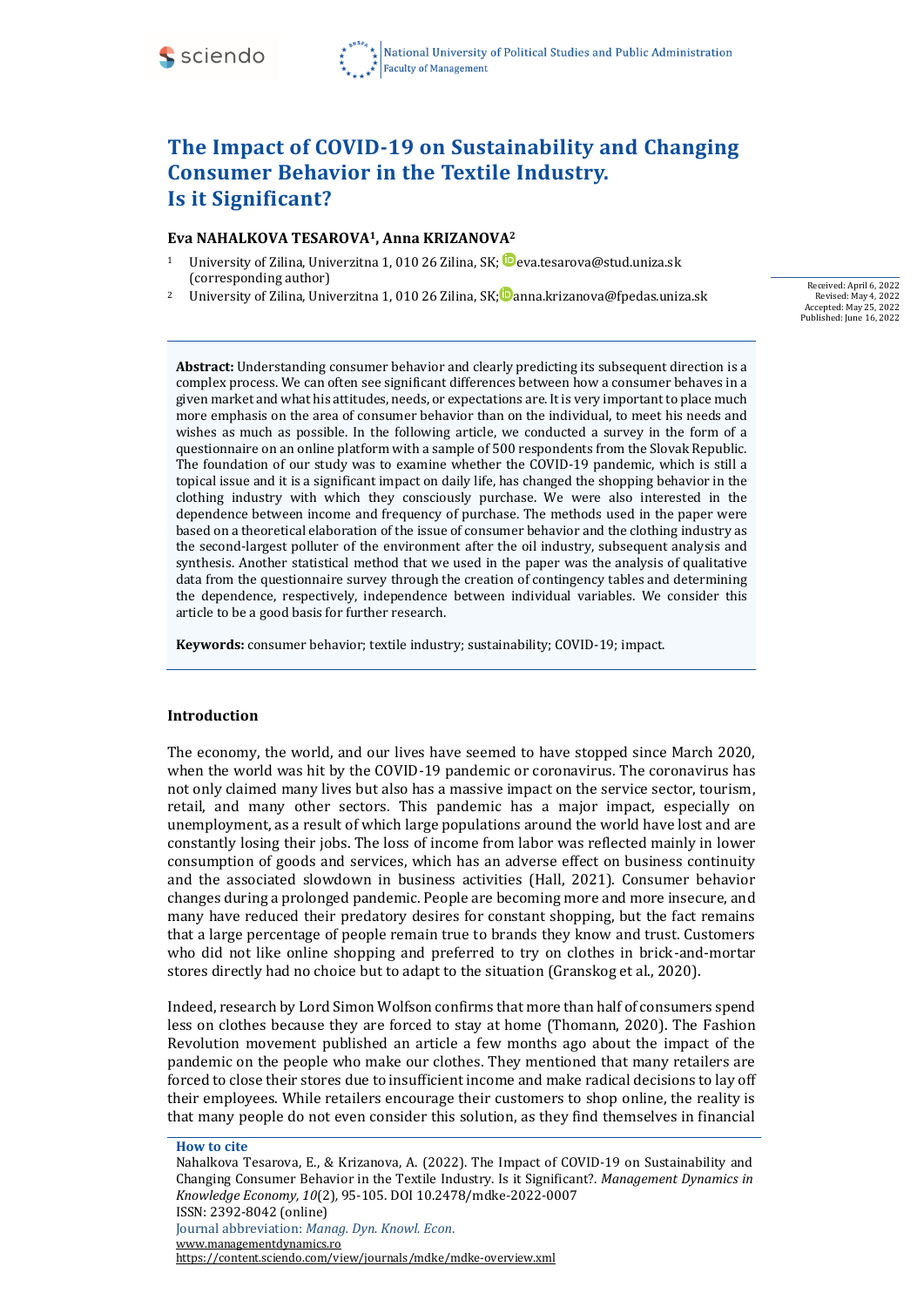distress (2020). In the global fashion market, suppliers usually pay in advance for the materials and fibers used in their production, so that retailers buy products from them. In response to the pandemic, many major fashion brands and retailers cancel their orders and stop payments for orders that have already been placed, even when the work has already been done. They do not take into account the impact this has on people working in factories, so the factories have no choice but to stop production and lay off workers who have either not received any severance pay or are only very low. Bloomberg reports that as a result of the coronary crisis during 2020, about 1,089 clothing factories in Bangladesh canceled orders worth about \$ 1.5 billion.

In order not only to have an impact on consumers and clothing manufacturers, we should also mention the masks that are used daily to protect and prevent the spread of COVID-19. Face masks can slow the spread of the COVID-19 pandemic and therefore, according to the World Health Organization (WHO), wearing them is essential. But what is the impact on the environment? The pandemic has led to a significant increase in the use of masks, gloves, face shields, protective suits, but also safety footwear. These products are made from polymeric materials, including antiviral fabrics, which usually end up as microplastic waste. Researchers have recently developed an antiviral polymer textile technology composed of silver and copper nanoparticles to reduce pandemic transmission. Antiviral polymeric textile wastes can also have a long-term negative impact on the aquatic environment because they are part of an emerging class of contaminants. A pandemic will have detrimental effects on beach pollution, which will also increase damage to marine species (Ardusso et al., 2021).

## **Literature review**

The fashion and clothing industry is the second most polluting environment in the world (Pereira et al., 2021). For many years, we have not only talked about the functional form of clothing, which serves to cover our bodies and protect against the cold. It is the 21st century and clothing, as well as humanity, has undergone many changes. It is part of our lives. By clothing, one can express a lot: attitude, style, emotions, art, and the like. Whether we like it or not, we need to be honest with each other and really think about how the fashion industry has engulfed us and our behavior has changed from "necessary" to "headless" and "thoughtless". The concept of fast fashion is becoming more debated every day. topic. The value of the fashion industry is about \$ 3 trillion, which represents 2% of the world's gross domestic product (Grazzini et al., 2021). Before 1850, fashion was slow. All garments were made by hand as homemade or to order from tailors and tailors (Steele, 2020). People had to procure their own materials (wool or leather), prepare them and weave them (Rauturier, 2020). The dress was considered an asset. With the rise of new technologies, such as the sewing machine, the factory production system was on the rise. With the expansion of retail outlets, clothing produced in series in standard sizes and sold at fixed prices came more and more (Steele, 2020). As for the fashion industry, it is driven by rapidly changing preferences, especially for young women who want to be modern, but at a fraction of the price.

The so-called big players of "fast fashion" provide them with this opportunity. Low-cost fashion reaches peak sales. These brands take over the look and design elements of top fashion houses and can reproduce them quickly and cheaply. Everyone can buy trendy clothes, anywhere and anytime. Consumers, as well as industry, are constantly advancing (Linden, 2016). Clothing prices have fallen over the last twenty years, resulting in much higher clothing consumption than in the past. We currently own five times more clothes than our grandparents. It was great until we found out what tax we are paying for this trend of excessive consumption of clothing. In fact, this constant accumulation of cheap clothes is only possible because of the constant reduction of production costs. This in turn has serious consequences for our health, our planet, and the lives of clothing workers (Charpail, 2017). Until the middle of the 20th century, two collections per year were designated in the fashion industry, namely spring/summer and autumn/winter. The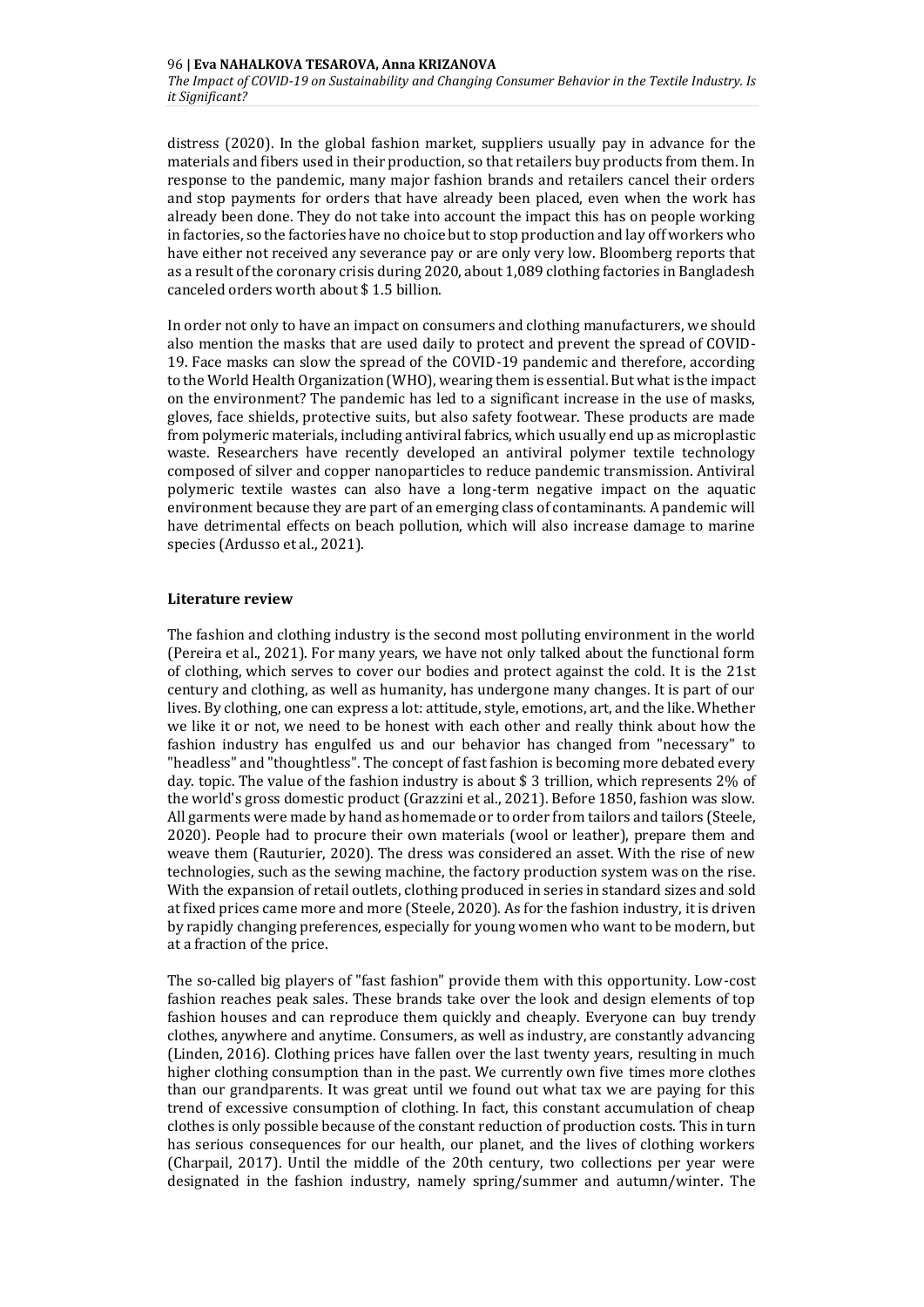designers worked many months in advance to plan each season. They had to learn to predict what customers would be interested in. At present, new collections of fashion brands are published at least once a week, representing 52 "micro-seasons" per year. Almost all companies that produce these clothes set fashion trends. They present their models on the catwalks during "Fashion Week" when fashion designers present to buyers and the media the latest collection, which they can then offer for sale in less than a few weeks. Manufacturers make every effort to avoid a moment of bored customers. Thanks to countless new collections, we constantly feel like we are wearing outdated clothes, which encourages us to constantly change our wardrobe and buy new pieces of clothing (Stanton, 2019).

All companies use different strategies that make them more competitive, which can captivate us as customers. The strategies include a wide range of services that suppliers provide to us for continuous purchasing. The authors of Huang and Jin also describe one of the strategies in their work, namely the BORS service, which means "buy online, return in the store", which also increased the cycle of clothing, from the seller to the consumer. (Huang & Jin 2020). Fast fashion can be described as a process of mass production of disposable clothing characterized by a low selling price. It is a key component of the toxic system of overproduction and consumption, making the fashion industry the second largest polluter in the world after the oil industry, with environmental damage constantly increasing in direct proportion to the growth of the industry (Charpail, 2017). The fact remains that approximately 800 trillion garments are produced each year. The frequency of models is also increasing. At present, there are no longer 2 main seasons, but 52 microseasons. From this point of view, we can see that the trend of fast fashion is an uncontrollable phenomenon to waste, which burdens the environment not only in its final form (finished product - clothing) but also in the production process (chemical use, cotton cultivation consumes an enormous amount of water, inhumanity in-text factories, child labor, etc.). If we compare the production of clothing in a period of about two pieces, we find that the increase in production represents a 400% increase compared to 20 years ago. the next wearing of one garment is seven times, then the garment is unused or the consumer throws it away. Textile waste is 35 kg per person per year. When buying and using clothes based on the analysis of the use of women on average 20-30% of clothing.

The fashion cycle, its dynamics, and the affordability of textile products, the main feature of which is a shorter lifespan, lead to an increase in the amount of textile waste (Arafat et al., 2015). One example of a fast-fashion chain is Inditex, specifically the Zara chain owned by Spanish businessman Amancio Ortega, who faced severe criticism and accusations when a case was discovered a few years ago in Brazil, where workers in inhospitable conditions worked in a local clothing factory.

# *Changes taking place in consumer behavior*

One of the levels of human behavior is the behavior of the individual as a consumer (Koudelka, 2006). Kunc et al. (2012) divided it into individual spheres that have an impact on it, namely the psychological, sociological, geographical, and economic levels. Cruz-Cardenás et al. (2021) addressed the topic of consumer behavior and the effects that its changes may cause. In a study by Cruz-Cárdenas and Arévalo-Chávez (2018), changes in consumer behavior occurred on a personal level in connection with disasters or adverse events such as divorce, death, or illness. In these cases, most consumers get rid of old things that remind them of these events. In the case of natural disasters, such as predictable hurricanes, consumer behavior is characterized by the accumulation of basic needs. The feeling of fear of losing property or loved ones evokes impulsive shopping in consumers.

Few studies are focusing on shopping behavior during pandemics. In the case of influenza A and H1N1 outbreaks, Goodwin et al. (2009) found that during this period, people mainly stockpiled food and protective equipment such as masks or other personal hygiene items. In China, on the other hand, at the onset of SARS, Wen et al. (2005) found that the change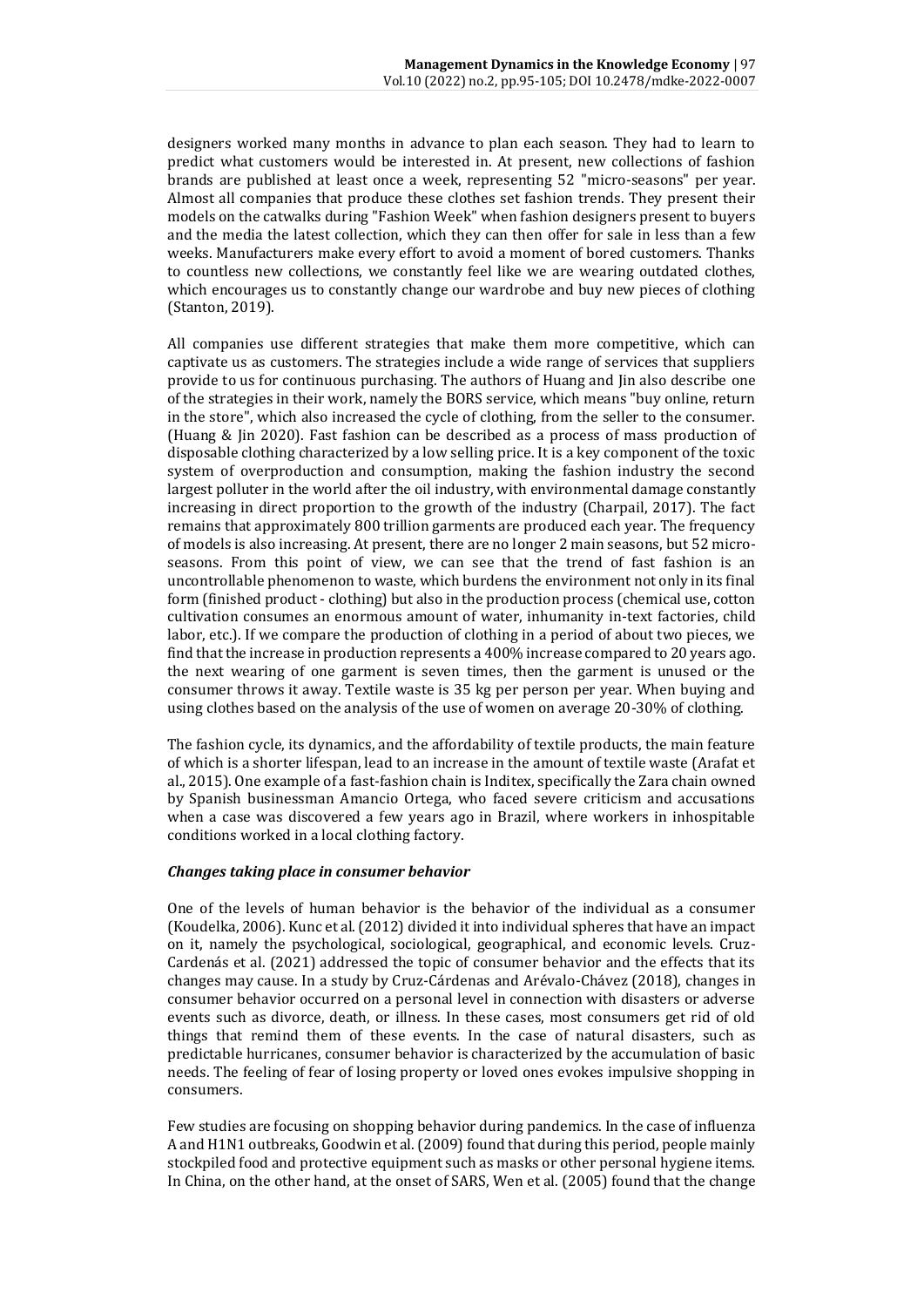in consumer behavior was significant, especially in the leisure activities, mode of transport, and places they visited. The research carried out in the Czech Republic by Eger et al. (2021) based on a generational cohort, showed that the attractiveness of fear (fear of health and economic concerns) is related to changes in customer behavior and affects traditional and online shopping related to COVID-19. Pantano et al. (2020) point out that consumers have reconsidered their shopping habits while discovering the benefits of services they have never used before. For example, some consumers switch to online shopping and discover the security and benefits of home delivery, pick-up at the store, and cashless payments.

# **Methods**

The methods used in our paper are mainly the analysis of the theoretical basis of the researched issues and the overall generalization of the acquired knowledge. The first step was to compile a questionnaire, which consisted of several questions. The first two questions of the survey serve to further define the respondent according to demographic data, which are age and gender. The third question is based on economic data, which is monthly income. The following questions further specify the consumer behavior that creates a relationship with fashion and the perception of the fast fashion trend. The last two questions are used to determine the consumer behavior affected by the current state of the COVID-19 pandemic. After evaluating and collecting a sufficient number of responses, the questionnaire had to be evaluated. Using the Sample Size Calculator system, which is used to calculate the sample size, we calculated how many respondents in the territory had to complete the questionnaire to obtain relevant information.

For the purposes of this calculation, an online calculator was used, which contained data from the statistical office on the population. We determined the population interval from 15 to 70 years, which subsequently calculated that 384 respondents must participate in the survey. 500 heterogeneous respondents participated in our survey. Prior to launching our survey, we conducted a pilot survey of several respondents to help us identify gaps and adjust our response options. Subsequently, we performed an analysis of categorical data, respectively. Word characters, which were found in a questionnaire survey with 500 respondents in the Slovak Republic. Using the SPSS program, where they assigned a numeric code to qualitative variables. In the next step, we created a PivotTable. We investigated whether there was a relationship between gender and purchasing behavior, between age and consciousness during the purchase process, and between income and the frequency of fast fashion purchases. We used Pearson's  $\chi$ 2-independence test to verify independence. In this case, we test the null hypothesis  $H_0$  and the alternative hypotheses: H<sub>10</sub>: There is no relationship between gender and consumer behavior.

H11: There is a relationship between gender and consumer behavior.

H20: There is no dependence between age and awareness of the use of clothing during the purchase.

H21: There is an addiction between age and awareness of using clothes during a purchase. H<sub>30</sub>: There is no dependence between income and frequency of purchase.

H31: There is a relationship between income and frequency of purchase.

Subsequently, we chose a level of significance at the level of  $\alpha = 0.05$ . We created a contingency table with actual and theoretical numbers. The need to meet the conditions in the case of contingency tables for r \* s must be respected. The first is at least 80% of the theoretical numbers that are greater than or equal to 5, and the other condition is met if neither of the theoretical numbers is equal to 0 and at least equal to 1. Both conditions must be met.

The decision of the test result depends on the p-value of the test. If the p-value of the test is greater than the selected level of significance, then the null hypothesis is not rejected, so we consider the variables to be independent. Otherwise, we reject the null hypothesis and accept the alternative hypothesis. There is a dependency between the variables.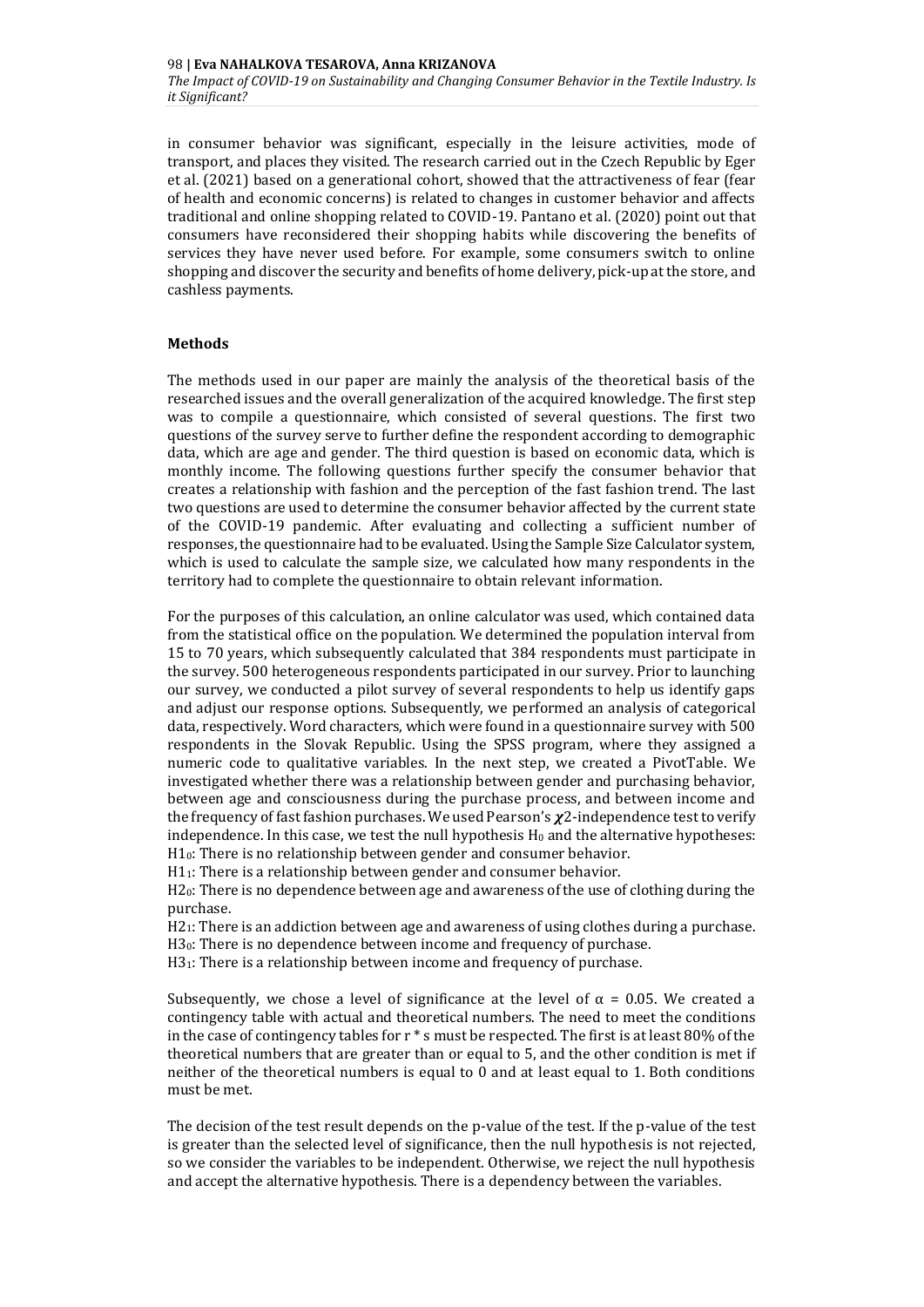## **Results**

The survey, which took the form of a questionnaire and was distributed through communication channels in the online space, involved mostly women with an 82.6% share. Men answered this questionnaire to a much lesser extent, only 17.4%. The reason for the higher interest in fashion on the part of women compared to men may also be the fact that women are generally more closely related to fashion. Many women take fashion as a part of life. Women's relationship with fashion is often a therapy, hobby, or lifestyle. Generation Y people had the highest share of respondents in our survey, which represents almost half of all respondents, namely 62.8%, ie up to 314 respondents. The secondhighest proportion, 132 respondents, is made up of Generation Group X. And members of the Baby Boomers generation participated with a share of 10.8%, ie 54 respondents. In the third question, we focused on the economic indicator, which is the monthly income of respondents. A large representation of 43.8% of respondents (219 respondents) has no regular income (funds from family, brigades, etc.). The second group in terms of economics is respondents with regular incomes. Respondents with incomes ranging from 510 to 1200  $\epsilon$  have the largest representation in this group, with a share of 24.2% (121 respondents). The share of 18.2% (91) consists of respondents whose monthly income is below 510. Over 69  $\epsilon$ , only 69 respondents earn per month, which is 13.8%. Regarding the frequency of purchases, the most common answer was the purchase of clothes several times a month (46.4% share), and the second most common answer was the purchase of clothes several times in a period of 6 months, namely 42.6% share. Only 55 respondents, which is 11%, said that they only buy clothes a few times a year.

When asked if they realize how long they will wear purchased clothes, the answers were as follows: 43.6% (218 respondents) plan to wear some pieces of clothing seasonally, others long-term; 49% said that they would use the clothes they bought for a long time and only 7.4% decided to use the clothes only seasonally and then throw them away. In the case of assessing consumers' shopping behavior, 43.6% described it as impulsive (they buy according to feeling, randomly without prior thinking), 39.2% of respondents planned their purchase and 17.2% could not clearly determine their shopping behavior. When asked where consumers made their purchases before the coronavirus, the more frequent answer was that 82% shopped, but only 18% of respondents preferred online shopping. Given the current situation affected by the COVID-19 pandemic, which affected the lives of all people without exception and also had a significant impact on all sectors, we asked respondents whether this pandemic affected their shopping behavior. More than twothirds of respondents (64.6%) say that coronavirus has affected their shopping. The share of respondents who were not affected by this pandemic during the purchase is 34.8%. Only one respondent could not determine exactly whether the situation affected him or not. In the last question, those who stated in the previous that they were affected by the situation in the purchase of clothing were to be verbally expressed by the respondents as. The most common answers were: less shopping, buying the most necessary clothes, and making a purchase online.

When analyzing shopping behavior based on gender, we found that in both cases, whether male or female respondents, impulsive shopping behavior prevails, which is characterized by spontaneity. Deciding, in this case, tends to react quickly, but it is not easy to engage the customer. This type of behavior exceeded 40% for both sexes. Consumers, whether women or men have less often chosen the option of planned shopping behavior, which is characterized by a longer time to think about the offer. He is motivated by quality and is seldom driven by emotions. It is typical for a given behavior that the consumer verifies and searches for details and connections about the product, and also subjects it to competitive analysis. When buying, a rational argument or experience of acquaintances prevails.

According to generational cohorts, we monitored the impact on awareness of the use of clothing that respondents buy. Generations of Baby Boomers, X and Y were mostly involved in the survey. In the first-mentioned generation, these are mostly individual and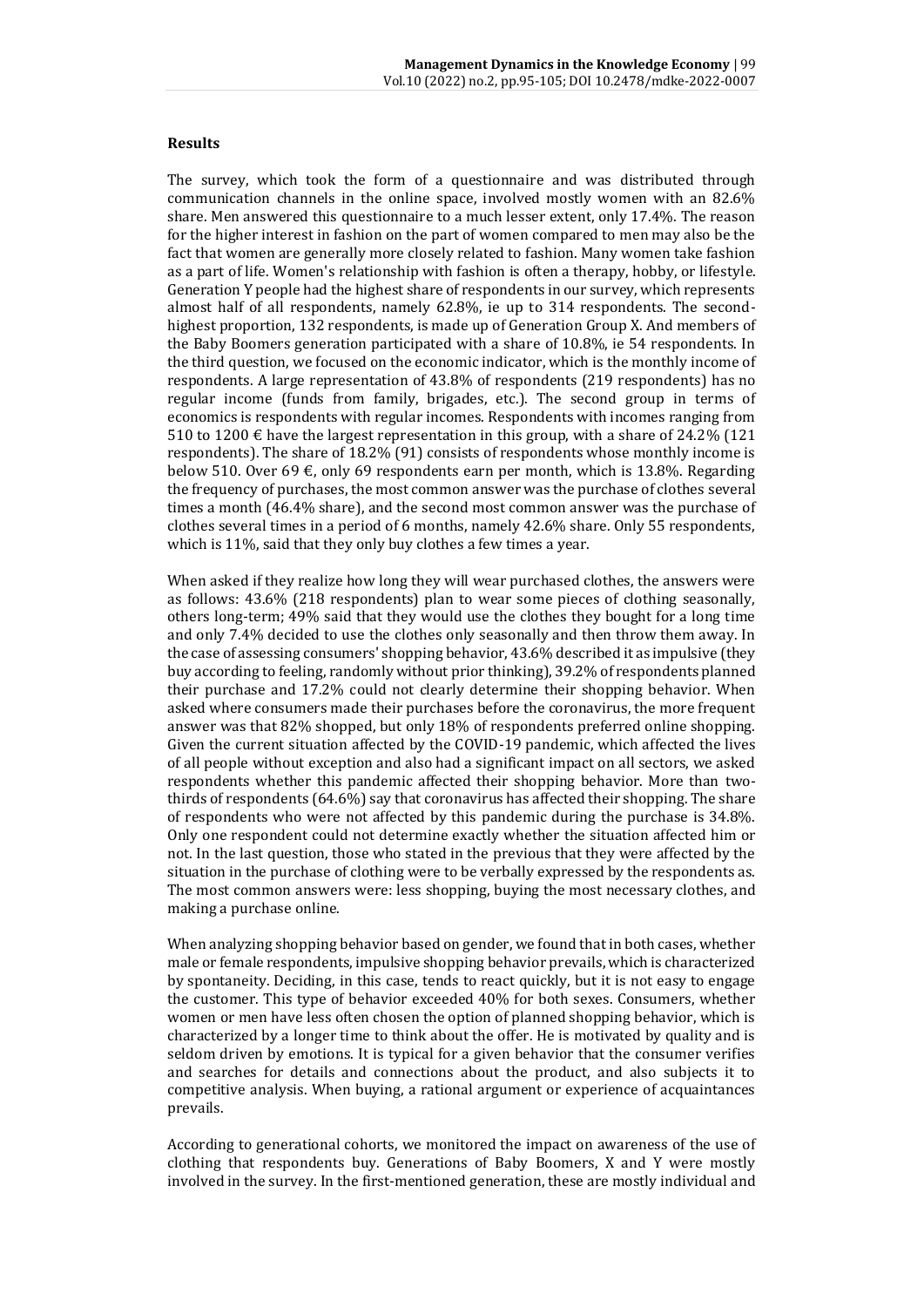competitive personalities who have a high interest in self-realization, especially in personal growth. We also call them technology immigrants (Jackson et al., 2011). They usually predominate in one place near home (Eger et al., 2021). Generation X people grew up in the period of ICT development (Lissitsa et al., 2016). They are sophisticated, but are not afraid to ask questions, seek comfort, and are price-oriented (Edger et al., 2021). The last generation group included is Y, ie it is an internet generation with a focus on success, and the most confident and ambitious individuals (Edger et al., 2021). In the monitored generation X and Y, we recorded a slightly larger share of long-term use of the purchased piece of clothes. In the case of Generation X, the ratio was 1: 1 with the possibility of longterm use of the purchased piece of clothing and planning to wear some pieces of clothing for a long time and others seasonally.

By processing the data obtained in the questionnaire survey, we move on to the subsequent analysis of qualitative variables and confirmations, or refutations of hypotheses, which are in the Methods section.

| Tuble 1. Chi-Square Tests       |                                   |  |
|---------------------------------|-----------------------------------|--|
| <b>Chi-Square Tests</b>         |                                   |  |
|                                 | Asymptotic Significance (2-sided) |  |
| Pearson Chi-Square H1           | 0.430                             |  |
| Pearson Chi-Square H2           | 0.029                             |  |
| Pearson Chi-Square H3           | 0.003                             |  |
| $C_1, \ldots, C_n, \ldots, C_n$ |                                   |  |

## *Table 1. Chi-Square Tests*

Source: results of SPSS

| <b>Symmetric Measures</b> |       |                                   |  |
|---------------------------|-------|-----------------------------------|--|
|                           | Value | Asymptotic Significance (2-sided) |  |
| Cramer's V <sub>H1</sub>  | 0,058 | 0,430                             |  |
| Cramer's V H2             | 0,104 | 0.029                             |  |
| Cramer's VH3              | 0.140 | 0,003                             |  |

#### *Table 2. Symmetric Measures*

Source: results of SPSS

The first hypothesis we set is the null hypothesis:

H10: There is no relationship between gender and consumer behavior.

Subsequently, we established an alternative hypothesis:

H11: There is a relationship between gender and consumer behavior.

Based on the performance of the Chi-square test of independence, we concluded that the p-value is greater than the significance level we set at 0.05. Therefore, we do not reject the null hypothesis and the relationship between gender and consumer behavior is characterized by its independence. In tab. 2 based on the calculation of the Cramer coefficient, we can observe that the contingency is not significant and a 5.8% dependence can be considered very weak.

The second hypothesis that we set as null is:

H20: There is no dependence between age and awareness of the use of clothing during the purchase.

An alternative hypothesis is:

H21: There is an addiction between age and awareness of using clothes during a purchase.

In Table 1, it can be seen that the calculated p-value is less than the determined significance level. In this case, we are talking about rejecting the null hypothesis and accepting the alternative hypothesis, ie there is a certain dependence between age and the awareness of the use of pieces of purchased clothing. Contingency is significant in this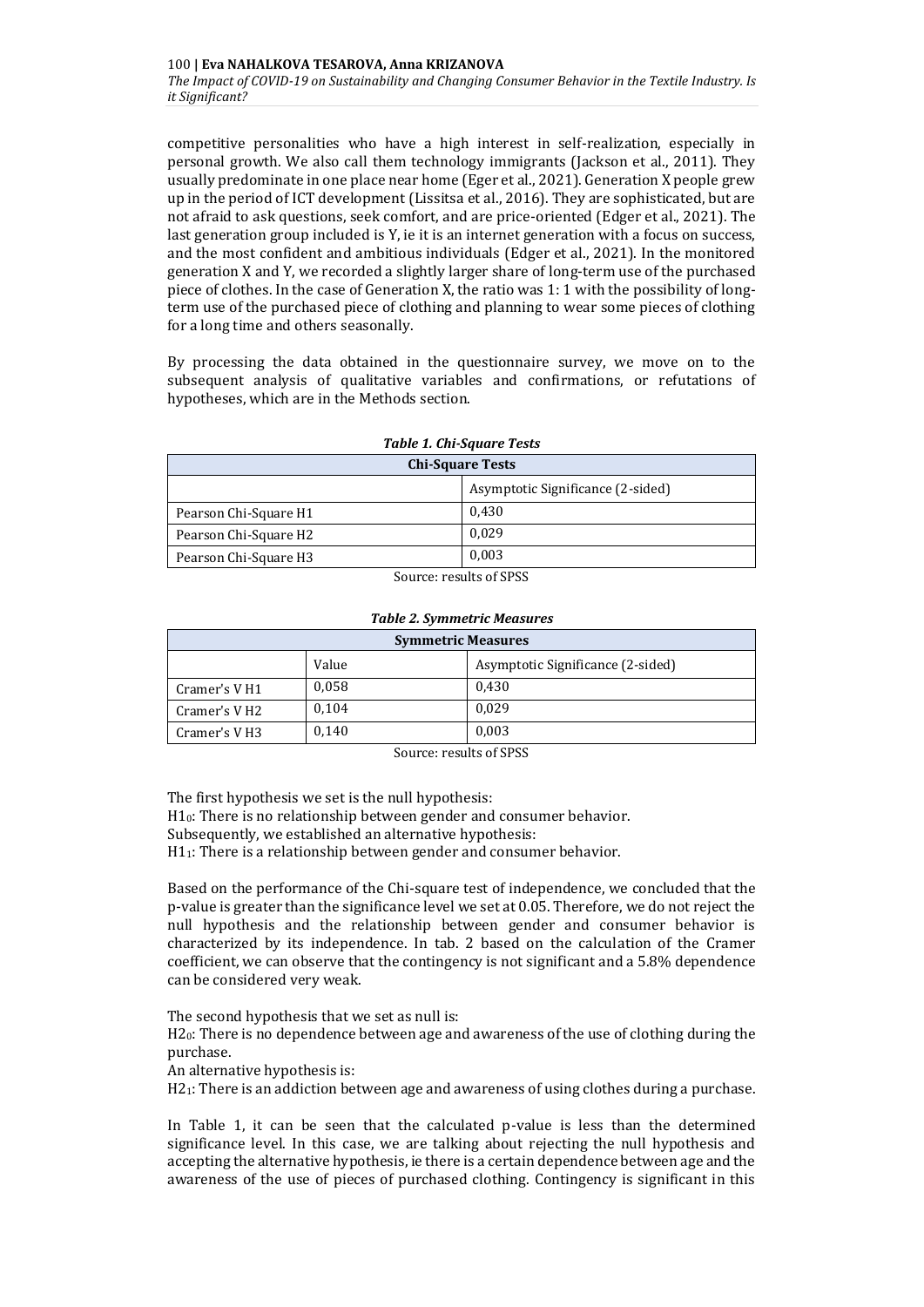relationship, but the intensity of dependence between variables is relatively weak at 10.4%.

The last formulated null hypothesis was: H<sub>30</sub>: There is no dependence between income and frequency of purchase. An alternative hypothesis was established as: H3<sub>1</sub>: There is a relationship between income and frequency of purchase.

Also in this relationship, the calculated p-value was less than the significance level we determined. This is a situation where we again reject the zero and accept the alternative hypothesis that there is a dependence between income and the frequency of clothing purchases. After calculating the Cramer coefficient, we found that the variables are significant, but their dependence is also weak in this case, at the level of 14%.

# *The issue of sustainability of Slovak consumers in the textile industry*

Sustainability, shared or cyclical economies are terms that we encounter quite often today. Therefore, we were interested in how much clothing really consumers use. Almost 60% of respondents use less than half of their wardrobe. Therefore, we can argue that the consumerist way of life is also reflected in this area, and there is also irrational behavior, where the pleasure of buying far exceeds the need for a given garment (Figure 1).



*Figure 1. Usage of purchased clothes*

Awareness of the recycling and sustainability of clothing is growing, above all, through the activities and awareness of various non-profit organizations that are trying to make consumers aware of the polluters of the fashion industry. When asked whether respondents would wear items already worn, 71.2% of respondents answered in the affirmative, and only 28% would not wear such clothes. In the case of clothes that the respondent does not wear, up to 72.2% stated that they prefer to donate these clothes to others; 8.6% sell them; 5.8% use clothes for something else, so they recycle it in some way and more than 13% of respondents throw clothes as waste.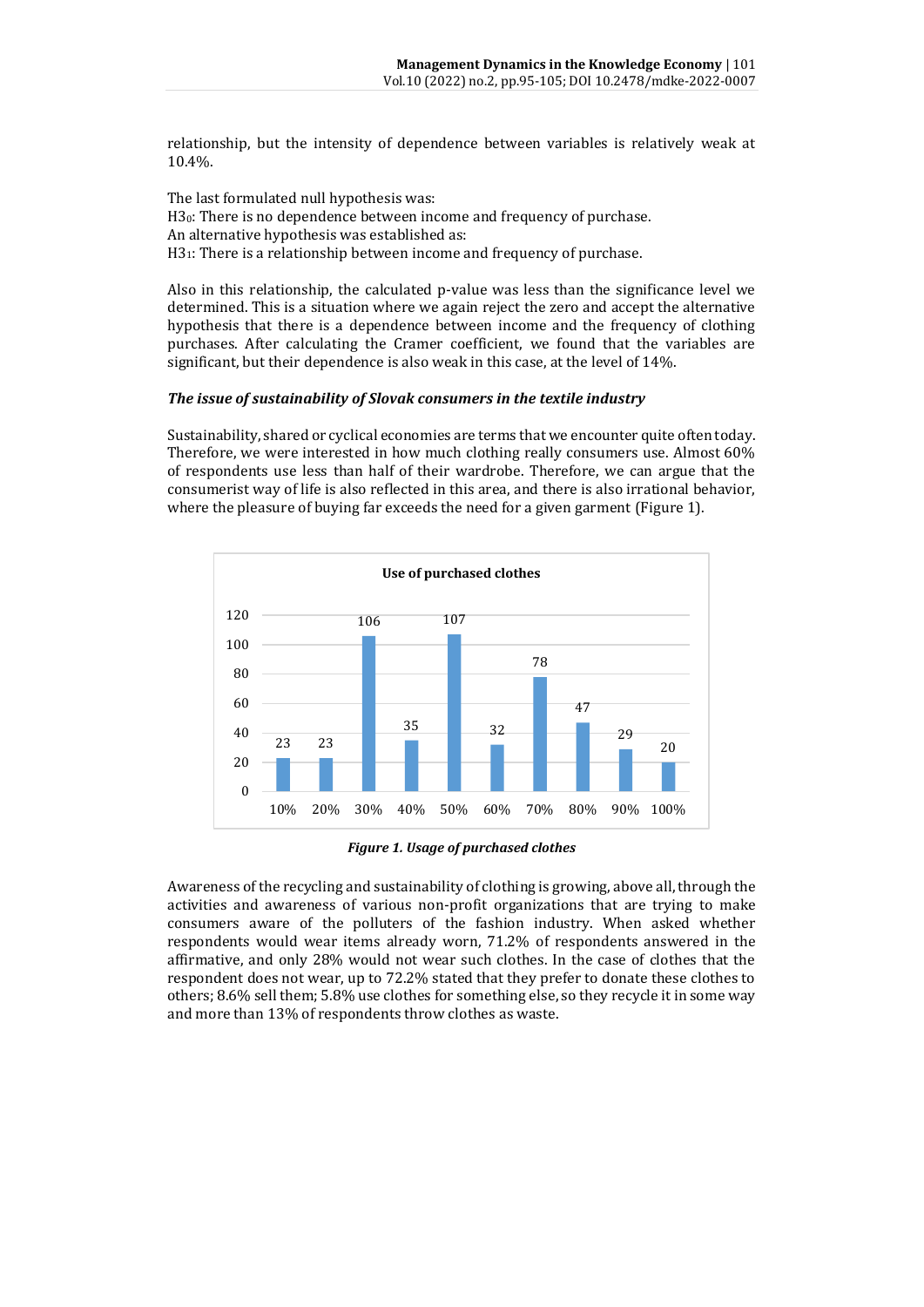## **Discussion**

Using multiple regression analysis, Eger et al. (2021) have shown that the attractiveness of fear or fear of disease and the associated economic concerns are significantly linked to changes in customer behavior and also affect traditional and online shopping during the COVID-19 pandemic. The fast fashion industry is characterized by a short product life cycle, high volatility, affordable prices, and impulsive consumer purchasing decisions, leading to enormous levels of waste and greenhouse gas emissions. In this context, Generation Y, which is the largest consumer of fast fashion products, is believed to exacerbate this situation, as their attitudes and intentions are usually not reflected in real pro-environmental behavior and are still reluctant to dispose of their clothing through sustainable methods. However, the difference in the study of given factors (such as attitudes, intentions, or behaviors) among Generation Y fast-mode consumers remains misunderstood. The study addresses this need by adopting a theory of planned behavior in order to examine the link between attitudes, intentions, and behavior, taking into account consumer participation in recycling.

The results of a two-stage cluster analysis and multiple moderated mediation analysis on a sample of 943 Generation Y fast-mode consumers in Italy show that the difference between attitude, intention, and behavior in the context of Generation Y does not seem to exist, as a favorable assessment of sustainable products and consumption actually leads to socially responsible consumer behavior. However, participation in recycling has been found to strengthen the link between intention and behavior only in individuals with high environmental attitudes (Mason et al., 2022). The ongoing COVID-19 pandemic is disrupting the fashion industry and forcing fashion companies to accelerate their digital transformation. The increased need for more sustainable fashion business operations, coupled with the prospect that business will never look the same again, requires innovative e-commerce-based practices. In the absence of very important empirical evidence of consumers 'propensity to interact with digital people, our aim is to quantitatively analyze consumers' attitudes towards digital people in order to identify insights that will help fashion companies seek to diversify their operations (Silva & Bonetti, 2021).

With the expansion of mobile commerce, mobile shopping has become a buzzword in the e-commerce industry. To examine the predictive factors that influence usage behavior, experience response and inter-category use when shopping for mobile fashion, an integrated research framework has been proposed, consisting of a mobile technology acceptance model and lifestyle attributes. Quantitative data derived from 500 qualified responses collected through a survey questionnaire were validated using the SEM-ANN two-step predictive analytical approach to identify a non-compensatory and non-linear relationship. All six ANN models showed consistent relationships and evaluations with SEM results. The findings suggest that mobile commerce developers and designers should ensure that the features provided meet the evaluation criteria of users with different lifestyles, and that the benefits of mobile commerce platforms should be emphasized in marketing reports to promote first use, as well as widespread use. across different mobile commerce platforms and product categories. From a theoretical point of view, the findings revealed an indirect impact of the individual attributes on the intention to use innovative mobile technology. Research is also the first to adopt non-compensatory neural network analysis to compensate for linear SEM analysis in a study on mobile fashion shopping (Zi Xuan et al., 2021).

## **Conclusion**

The production of clothing in conjunction with its consumption around the world is growing every year. Over time, clothing has become an important part of a person's selfexpression, taste, comfort, but also his mood. It is not possible to confirm waste in the production or use of textiles. In addition, a sound analysis of shopping behavior and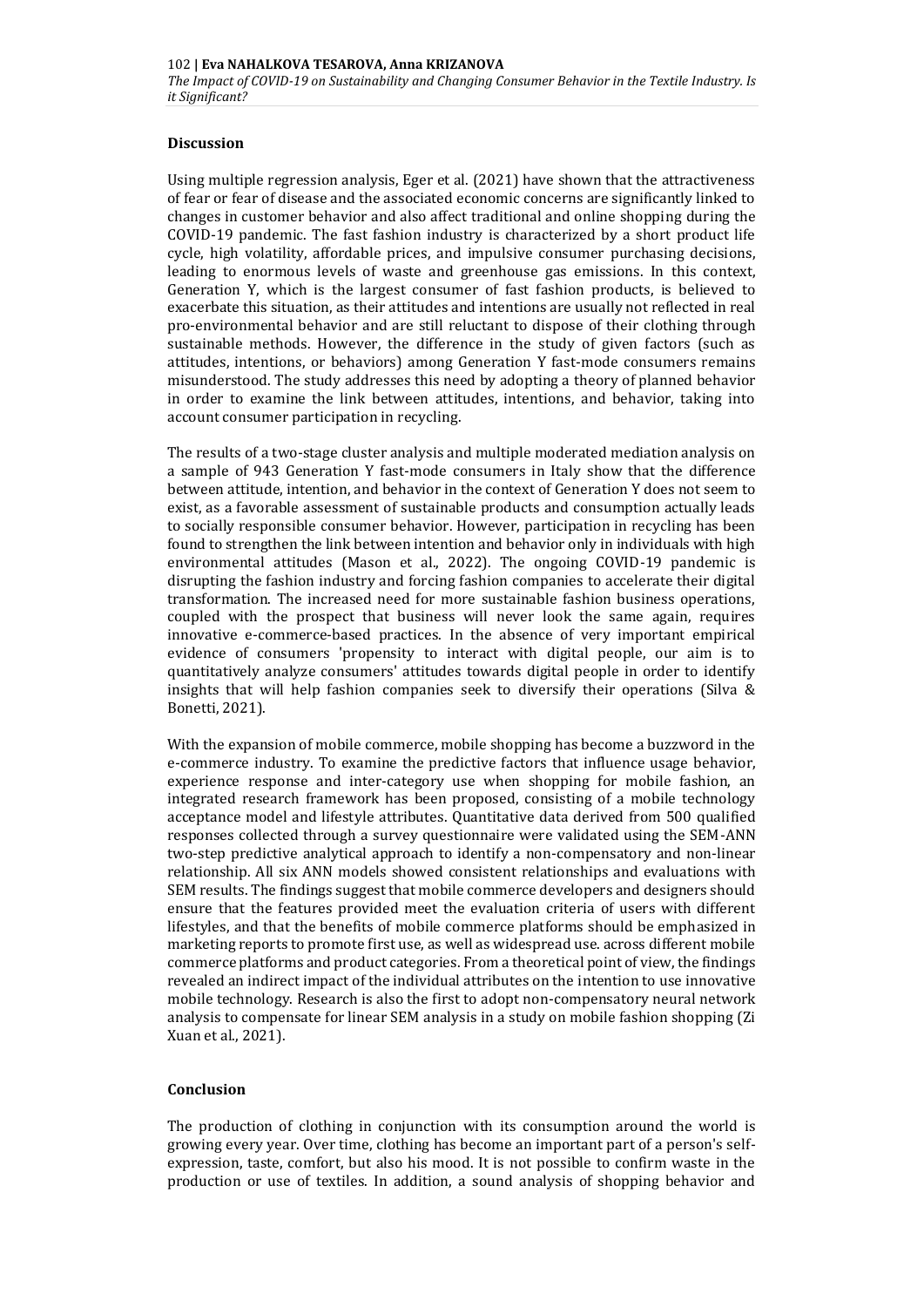product life cycle among consumers is essential. The huge amount of textile waste deposited in landfills and incinerators can be reduced to a large level by understanding the dimensions of the product and its compatibility with nature. Textile waste is generated at every stage of the textile production process, such as spinning, weaving, dyeing, finishing, clothing production, and even by consumers. It is not easy to change consumer behavior. As our questionnaire showed, we often shop impulsively and the decisive factors for us are price, quality, and appearance. We assume and firmly believe that we are not indifferent to the issue of fast fashion, its negative effects on the environment, and human rights violations, we just lack sufficient information.

Over the last ten years, slow fashion has been replaced by a fast-growing toxic culture. Hand drawings are replaced by machine-made replicas, which reduce time and costs. The production of branded clothing at the lowest possible price for series production is only possible with the use of synthetic and harmful dyes. This fast-paced fashion culture eventually spits out a huge amount of clothing, accelerating carbon emissions and global warming. Poor quality materials soon end up in landfills.

The study by Akter et al. (2022) examines waste consisting of material in the production of textiles and clothing in several factories. In this context, the authors talk about the efforts of effective management, reducing the impact on the environment, and promoting sustainable practices. The economic loss is estimated at \$ 0.70 for each piece of clothing exported from Bangladesh.

The pandemic affected a number of consumers and had a significant impact on changing their shopping behavior. Above all, it was a reduction in the volume of clothing purchased, which was also related to the lower price that consumers spent on purchases. Of course, the transfer of purchases to the online space was also a big milestone. The consequences of the fast-fashion system can be seen at the corporate level, especially in that companies respond promptly to changing consumer demand and one of the main goals of fast fashion companies is to reach customers thanks to the diversity that companies bring in this way (Long & Nasiry, 2022). The main managerial consequence of promoting sustainability in this sector is, above all, consumer education and also filling a gap in the market, which could largely eliminate the negative environmental consequences of sustainable fashion.

We see the limitations of the study mainly in the sample selection, as the majority of responses are Generation Y respondents. As the research was conducted online through communication channels and social networks, we had a lower number of responses from other generations surveyed.

**Acknowledgments**: The article is the output of the VEGA project no. 1/0032/21: Marketing engineering as a progressive platform for optimizing managerial decisionmaking processes in the context of the current challenges of marketing management.

#### **References**

- Akter, M. M. K., Haq, U. N., Islam, M. M., & Uddin, M. A. (2022). Textile-apparel manufacturing and material waste management in the circular economy: A conceptual model to achieve sustainable development goal (SDG) 12 for Bangladesh. *Cleaner Environmental Systems*, *4*(March), 100070. https://doi.org/ 10.1016/j.cesys.2022.100070
- Arafat, H. A., Jijakli, K., & Ahsan, A. (2015). Environmental Performance and Energy Recovery Potential of Five Processes for Municipal Solid Waste Treatment. *Journal of Cleaner Production*, *105*(October), 233-240. https://doi.org/10.1016/ j.jclepro.2013.11.071
- Ardusso, M., Forero-López, A. D., Buzzi, N. S., Spetter, C. V., & Fernández-Severini, M. D. (2021). COVID-19 Pandemic Repercussions on Plastic and Antiviral Polymeric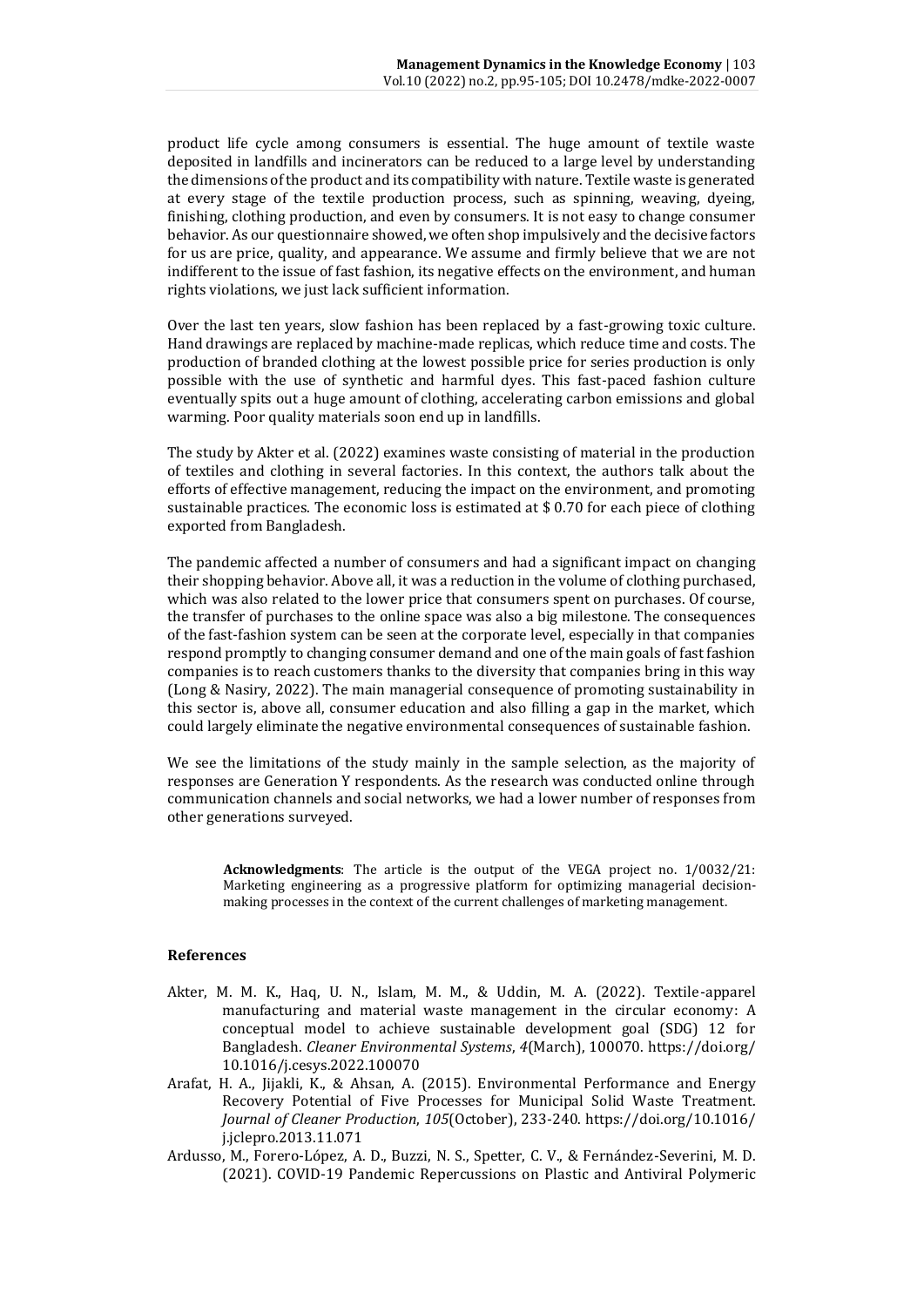*The Impact of COVID-19 on Sustainability and Changing Consumer Behavior in the Textile Industry. Is it Significant?*

Textile Causing Pollution on Beaches and Coasts of South America. *Science of the Total Environment*, *763*(December), 144365. https://doi.org/10.1016/j.scit otenv.2020. 144365

- Cruz-Cárdenas, J., & Arévalo-Chávez, P. (2018). Consumer Behavior in the Disposal of Products: Forty Years of Research. *Journal of Promotion Management*, *24*(5), 617- 636[. https://doi.org/10.1080/10496491.2018.1405514](https://doi.org/10.1080/10496491.2018.1405514)
- Cruz-Cárdenas, J., Zabelina, E., Guadalupe-Lanas, J., Palacio-Fierro, A., & Ramos-Galarza, C. (2021). COVID-19, Consumer Behavior, Technology, and Society: A Literature Review and Bibliometric Analysis. *Technological Forecasting and Social Change*, *173*(Special Issue), 121179[. https://doi.org/10.1016/j.techfore.2021.121179](https://doi.org/10.1016/j.techfore.2021.121179)
- Dumas, D. (2011, August 19). Zara Accused of Employing Children As Young As 14 in "Slave Labour" Factories in Brazil. *Daily Mail*. https://www.dailymail.co.uk/ femail/article-2028041/Zara-accused-employing-children-young-14-slave-labo ur-factories-Brazil.html
- Eger, L., Komárková, L., Egerová, D., & Mičík, M. (2021). The Effect of Covid-19 On Consumer Shopping Behaviour: Generational Cohort Perspective. *Journal of Retailing and Consumer Services*, *61*(July), 102542. [https://doi.org/10.1016/](https://doi.org/10.1016/j.jretconser.2021.102542) [j.jretconser.2021.102542](https://doi.org/10.1016/j.jretconser.2021.102542)
- Goodwin, R., Haque, S., Neto, F., & Myers, L. B. (2009). Initial Psychological Responses To Influenza A, H1n1 ("Swine Flu"). *BMC Infectious Diseases*, *9*(1), 1-6. [https://](https://doi.org/10.1186/1471-2334-9-166) [doi.org/10.1186/1471-2334-9-166](https://doi.org/10.1186/1471-2334-9-166)
- Granskog, A., Lee, L., Magnus, K. H., & Sawers, C. (2020). Survey: Consumer Sentiment on Sustainability in Fashion. Mckinsey & Company. [http://dln.jaipuria.ac.in:8080/](http://dln.jaipuria.ac.in:8080/jspui/bitstream/123456789/6817/1/Survey-Consumer-sentiment-on-sustainability-in-fashion.pdf) [jspui/bitstream/123456789/6817/1/Survey-Consumer-sentiment-on-sus](http://dln.jaipuria.ac.in:8080/jspui/bitstream/123456789/6817/1/Survey-Consumer-sentiment-on-sustainability-in-fashion.pdf) [tainability-in-fashion.pdf](http://dln.jaipuria.ac.in:8080/jspui/bitstream/123456789/6817/1/Survey-Consumer-sentiment-on-sustainability-in-fashion.pdf)
- Grazzini, L., Acuti, D., & Aiello, G. (2021). Solving the Puzzle of Sustainable Fashion Consumption: The Role of Consumers' Implicit Attitudes and Perceived Warmth. *Journal of Cleaner Production*, *287*(March), 125579. [https://doi.org/10.1016/](https://doi.org/10.1016/j.jclepro.2020.125579) [j.jclepro.2020.125579](https://doi.org/10.1016/j.jclepro.2020.125579)
- Hall, T. (2021). Consumer Behaviour in the Effects of Covid-19 [www.Luxsecondchance.Com/Blogs/Fashion-News/Consumer-Behaviour-In-](http://www.luxsecondchance.com/Blogs/Fashion-News/Consumer-Behaviour-In-The-Effects-Of-Covid-19)[The-Effects-Of-Covid-19](http://www.luxsecondchance.com/Blogs/Fashion-News/Consumer-Behaviour-In-The-Effects-Of-Covid-19)
- Huang, M., & Jin, D. (2020). Impact of Buy-Online-And-Return-In-Store Service on Omnichannel Retailing: A Supply Chain Competitive Perspective. *Electronic Commerce Research and Applications*, *41*(May-June), 100977. [https://doi.org/](https://doi.org/10.1016/j.elerap.2020.100977) [10.1016/j.elerap.2020.100977](https://doi.org/10.1016/j.elerap.2020.100977)
- Charpail, M. (2017). What's Wrong With The Fashion Industry? www.Sustainyourstyle.Org/En/Whats-Wrong-With-The-Fashion-Industry#Anc hor-Fast-Fashion
- Koudelka, J. (2018). *Spotřebitelé A Marketing*. C. H. Beck.
- Kunc, J., Tonev, P., Frantál, B., Szcyzrba, Z. (2012). Nákupní Spád, Nákupní Chování A Nákupní Centra: Příklad Brněnské Aglomerace (Příspěvek Ke Studiu Denních Urbánních Systémů. *Sociologický Časopis*, *48*(5), 879-910. [https://www.ceeol](https://www.ceeol.com/search/article-detail?id=186054) [.com/search/article-detail?id=186054](https://www.ceeol.com/search/article-detail?id=186054)
- Linden, A. R. (2016). *An Analysis Of The Fast Fashion Industry*. Bard College. [https://pdf](https://pdfcoffee.com/an-analysis-of-the-fast-fashion-industry-pdf-free.html) [coffee.com/an-analysis-of-the-fast-fashion-industry-pdf-free.html](https://pdfcoffee.com/an-analysis-of-the-fast-fashion-industry-pdf-free.html)
- Long, X., & Nasiry, J. (2022). Sustainability in the fast fashion industry. *Manufacturing & Service Operations Management*[. https://doi.org/10.1287/msom.2021.1054](https://doi.org/10.1287/msom.2021.1054)
- Mason, M. C., Pauluzzo, R., & Umar, R. M. (2022). Recycling Habits and Environmental Responses to Fast-Fashion Consumption: Enhancing the Theory of Planned Behavior to Predict Generation Y Consumers' Purchase Decisions. *Waste Management*, *139*(2), 146-157[. https://doi.org/10.1016/j.wasman.2021.12.012](https://doi.org/10.1016/j.wasman.2021.12.012)
- Ng, F. Z. X., Yap, H. Y., Tan, G. W. H., Lo, P. S., & Ooi, K. B. (2022). Fashion Shopping on the Go: A Dual-Stage Predictive-Analytics Sem-Ann Analysis on Usage Behaviour, Experience Response and Cross-Category Usage. *Journal of Retailing and Consumer Services*, *65*(March), 102851. [https://doi.org/10.1016/j.jretcons](https://doi.org/10.1016/j.jretconser.2021.102851) [er.2021.102851](https://doi.org/10.1016/j.jretconser.2021.102851)
- Pantano, E., Pizzi, G., Scarpi, D., & Dennis, C. (2020). Competing During A Pandemic?